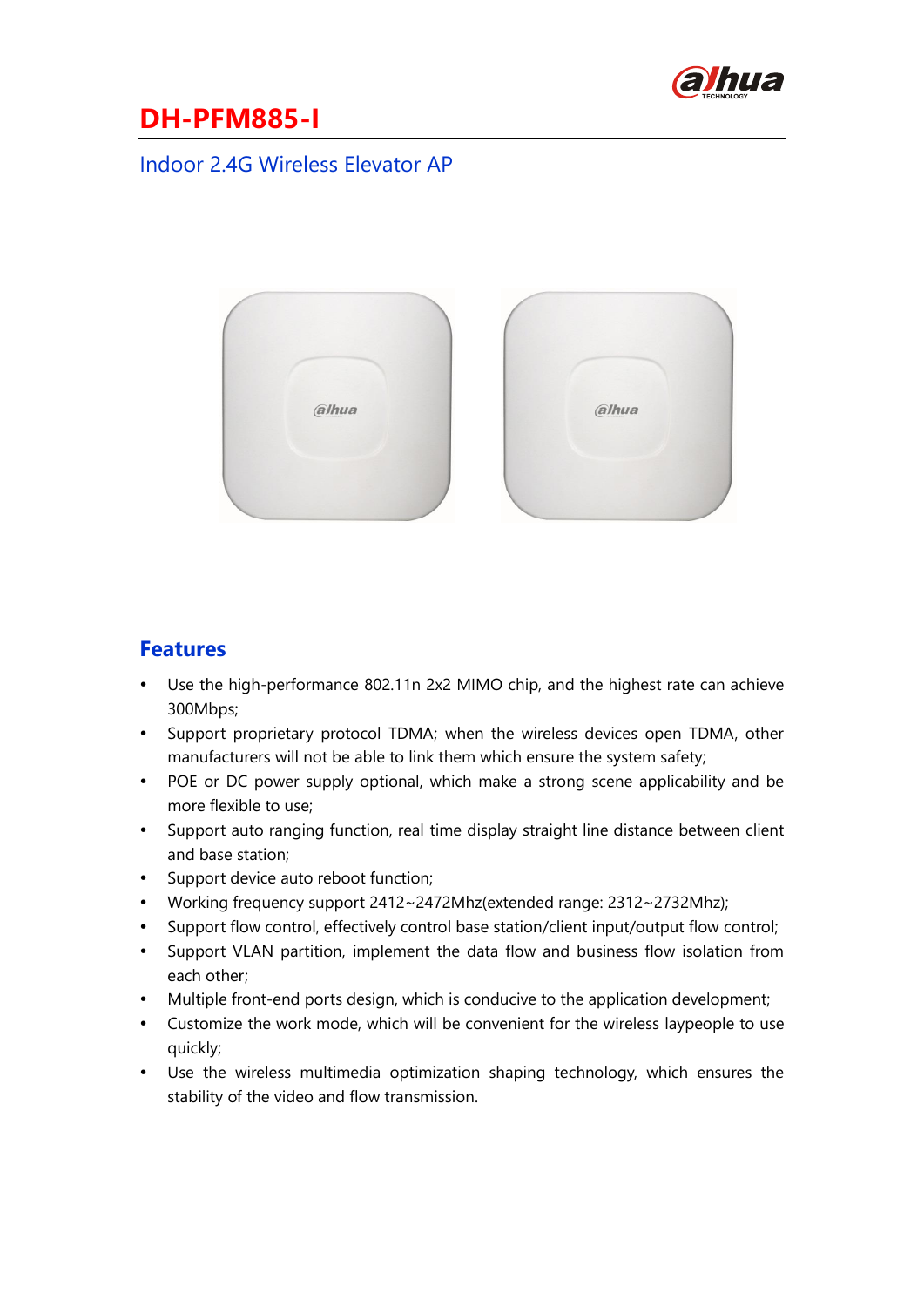

# **Specifications**

| <b>Model</b>                    | DH-PFM885-I                                           |
|---------------------------------|-------------------------------------------------------|
| <b>Wireless Features</b>        |                                                       |
| Wireless Standard               | IEEE802.11 b/g/n                                      |
| <b>Working Frequency</b>        | 2412~2472MHz(extended range: 2312~2732MHz)            |
| Wireless Speed                  | 300Mbps                                               |
| <b>Modulation Mode</b>          | <b>OFDM</b>                                           |
| Antenna                         | Internal antenna: gain 6dBi                           |
| Output Power                    | 27dBm (max)                                           |
| Receiving Sensitivity           | 11b: -97dBm@ 1Mbps;                                   |
|                                 | 11g: -94dBm@6Mbps;                                    |
|                                 | 11n: -72dBm@MCS7                                      |
| <b>Transmission Distance</b>    | 500m                                                  |
| <b>Wireless Direction Angle</b> | Horizontal 65°, vertical 60°                          |
| <b>Hardware</b>                 |                                                       |
| Power                           | 1*PoE RJ45(IN: 220V, OUT: 48V/0.25A), DC 12V          |
| Power Consumption               | Max. 8W                                               |
| <b>Ethernet Port</b>            | 2*LAN RJ45                                            |
| <b>Working Temperature</b>      | $-30^{\circ}\text{C} \sim +70^{\circ}\text{C}$        |
| Storage Temperature             | $-40^{\circ}$ C ~ +80 $^{\circ}$ C                    |
| <b>Working Humidity</b>         | 5%~95%RH(no condensation)                             |
| <b>Equipment Dimension</b>      | 150mm×150mm×32mm                                      |
| <b>Equipment Weight</b>         | 0.5Kg                                                 |
| Protection Level                | <b>IP41</b>                                           |
| <b>Software</b>                 |                                                       |
| <b>Encryption Type</b>          | WPA-PSK/WPA2/CCMP(AES)/TKIP                           |
| Network Mode                    | Route/Network Bridge                                  |
| <b>Working Mode</b>             | Access Point/Client/WDS AP/WDS client                 |
| Security Mechanism              | IP/MAC address filtering, hide network name and etc.  |
| Network Protocol                | TCP/UDP/ARP/ICMP/DHCP/HTTP/NTP                        |
| <b>TDMA Enhancement</b>         | Support(TDMA eliminate hidden nodes influence and     |
|                                 | greatly improve one-to-many performance)              |
| Auto ACK Timing Adjustment      | Support(Auto optimize parameter within long-distance  |
|                                 | communication and make the performance optimal)       |
| Management and Log              | NTP, Syslog, Telnet, AC, SNMP                         |
| Configuration<br>Webpage        | Support webpage configuration, AC remote management   |
| Management                      | and SNMP management                                   |
| Firmware Update                 | Support Firmware webpage update and AC remote upgrade |
| Bandwidth<br>Flexible           | 5/10/20/40MHz                                         |
| Configuration                   |                                                       |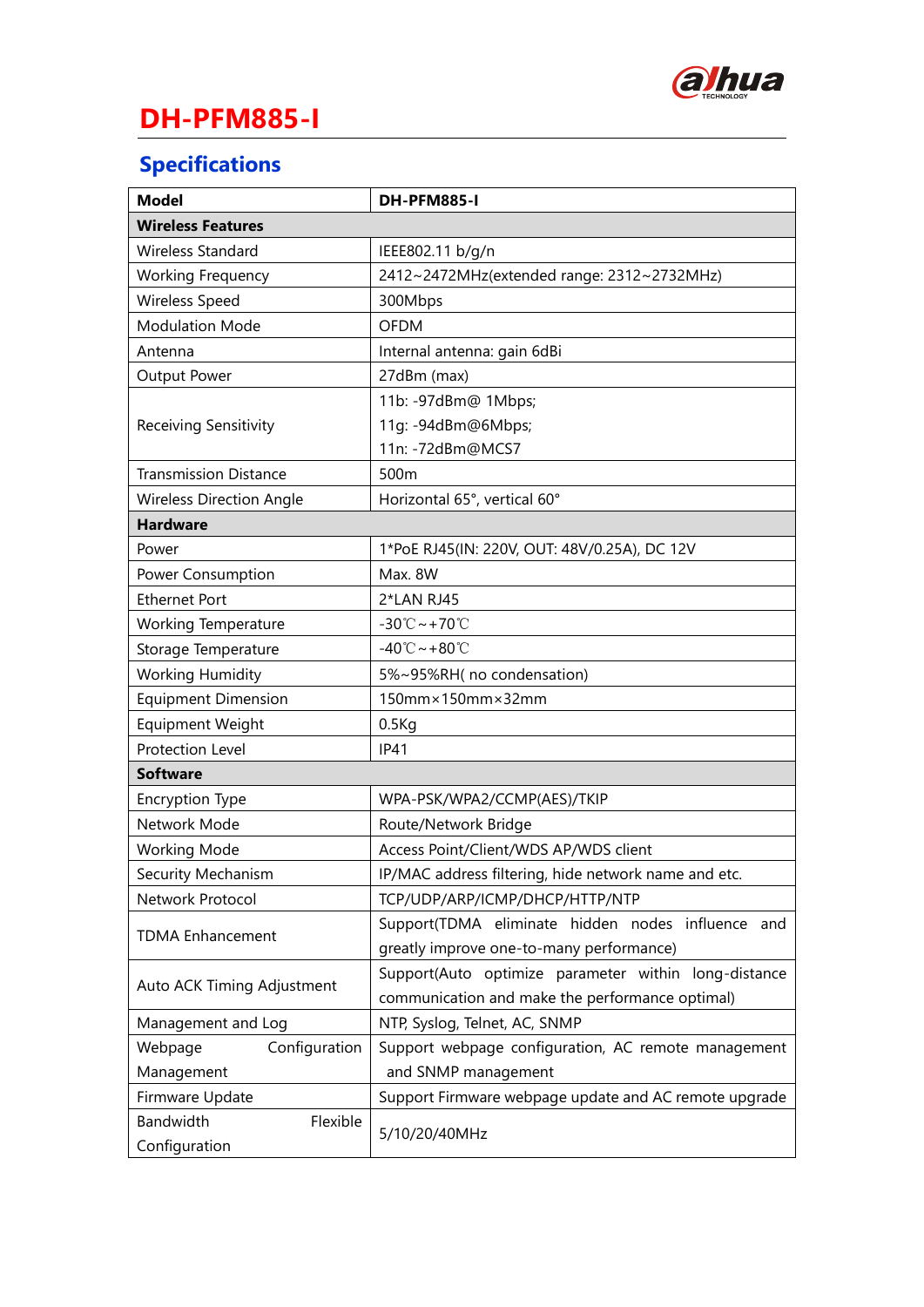

### **Dimension (mm)**



### **Application Scenarios**

The special scene: the elevator IP wireless HD video monitoring.

Note: PFM885-I is a 2.4GHz wireless device, there are only 3 wireless channels (1/6/11) which won't interfere with each other. It's recommended to use ≤3 \* PFM885-I in an elevator shaft. Please use 5GHz wireless bridge such as PFWB5-30n if you have more than 3 elevators in a single elevator shaft.

#### **Network Mode**

DH-PFM885-I contain two wireless device, one is set as access point, the other one is set as client point, for point-to-point communication, as demonstrated below.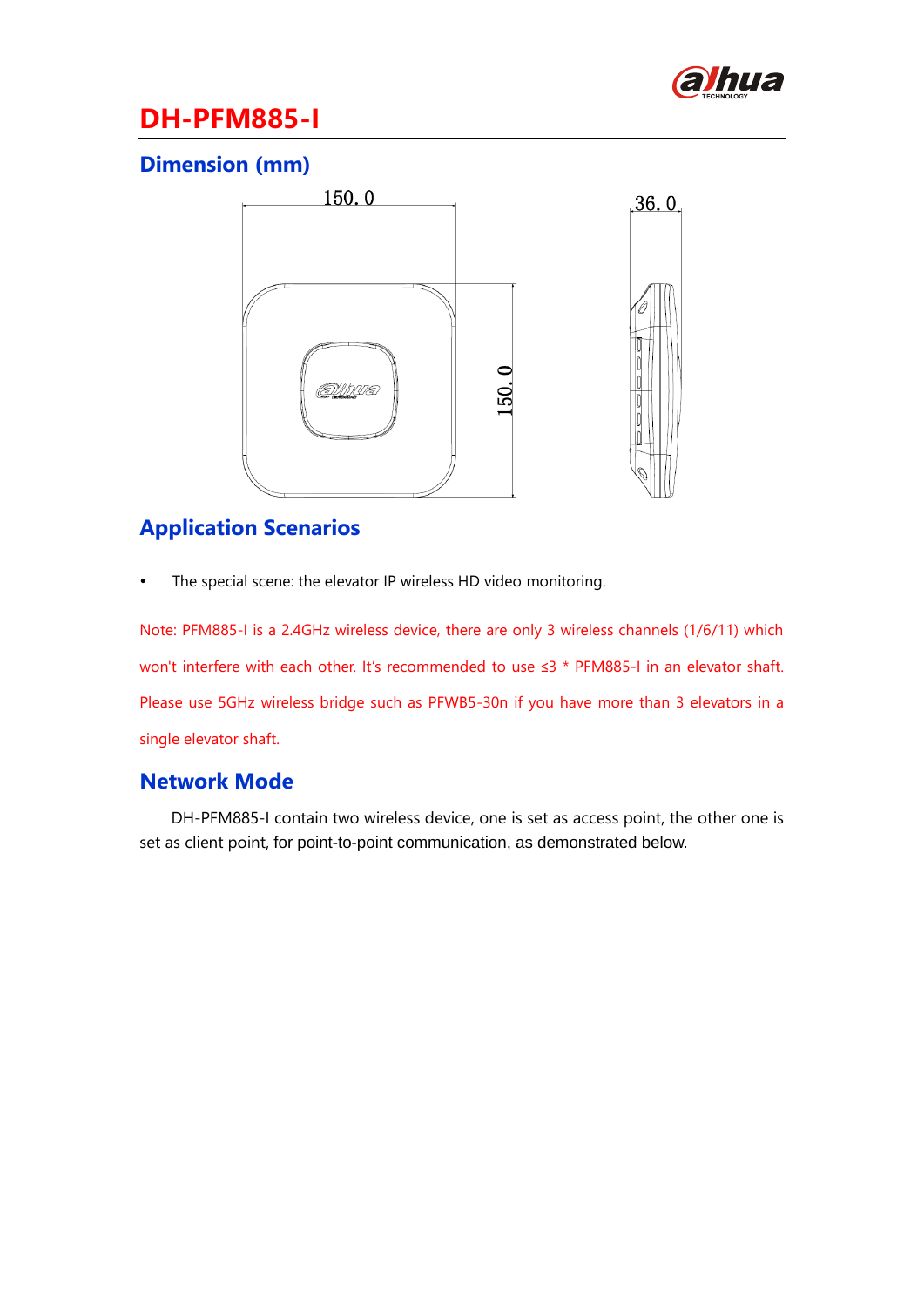



#### **Connection Mode**



- 1. DH-PFM885-I equipment
- 2. DC12V power supply (PoE power supply is standard, which is with 1\*LAN RJ45)
- 3. Metal hoops for installing the equipment
- 4. 3\*LAN RJ45 for connecting the cameras

#### Note:

1. One set of wireless device has two wireless equipment and two PoE power supplies.

2. One wireless equipment is installed at the top of the elevator car, and the other one is installed inside the elevator shaft, all be fixed by the metal hoops.

3. If used PoE power supply for the wireless equipment, there are 2\*LAN RJ45 which can be connected with camera; if used private DC12V power supply, there are 3\*LAN RJ45 which all can be connected with cameras.